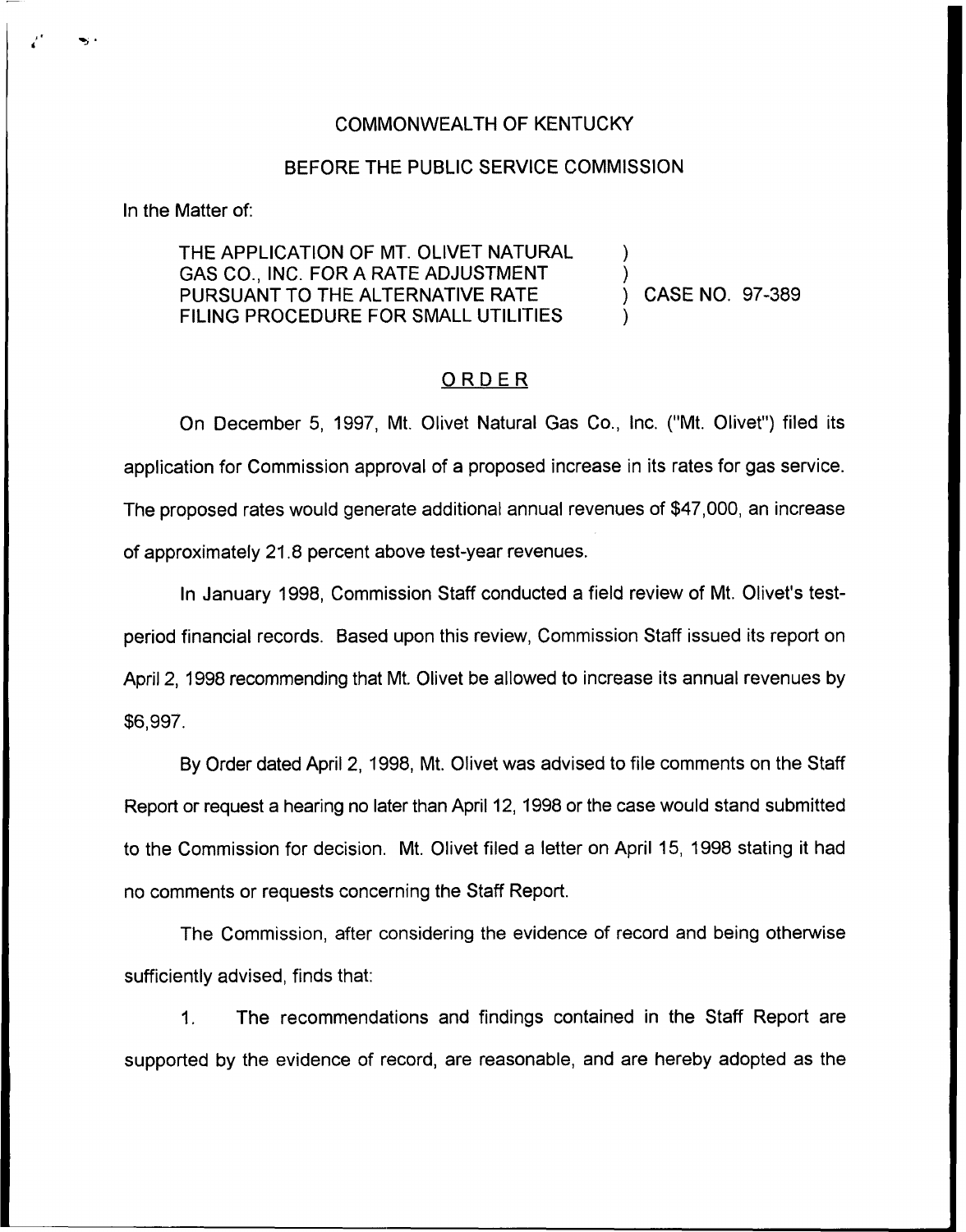findings of the Commission in this proceeding and are incorporated by reference as if fully set out herein.

2. The rates proposed by Mt. Olivet will produce revenues in excess of those found reasonable herein and should be denied.

3. The rates in Appendix A, attached hereto and incorporated herein, are the fair, just, and reasonable rates for Mt. Olivet and will produce sufficient revenues to meet its operating expenses and provide for future equity growth.

IT IS THEREFORE ORDERED that:

1. Mt. Olivet's proposed rates are denied.

2. The rates contained in Appendix A are approved for gas service rendered by Mt. Olivet on and after the date of this Order.

3. Within 30 days of the date of this Order, Mt. Olivet shall file with the Commission its revised tariff setting out the rates approved herein.

Done at Frankfort, Kentucky, this 24th day of April, 1998.

PUBLIC SERVICE COMMISSION<br>Chairman<br>Chairman<br>()

Commi⁄ssione

**ATTEST:** 

Executive Director